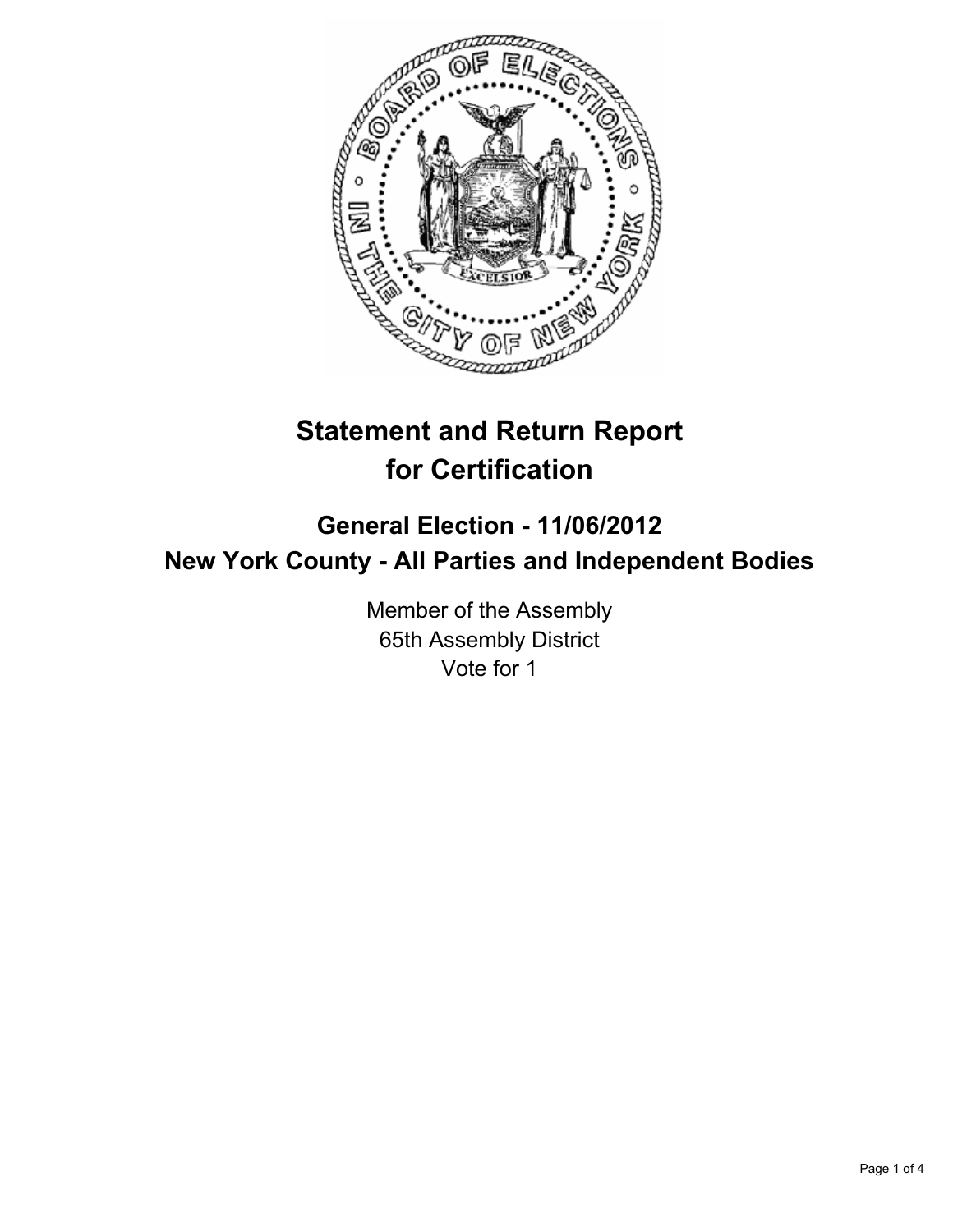

#### **Assembly District 65**

| <b>PUBLIC COUNTER</b>                                    | 31,257       |
|----------------------------------------------------------|--------------|
| <b>EMERGENCY</b>                                         | 213          |
| ABSENTEE/MILITARY                                        | 948          |
| FEDERAL                                                  | 507          |
| SPECIAL PRESIDENTIAL                                     | 0            |
| AFFIDAVIT                                                | 4,576        |
| <b>Total Ballots</b>                                     | 37,501       |
| Less - Inapplicable Federal/Special Presidential Ballots | (507)        |
| <b>Total Applicable Ballots</b>                          | 36,994       |
| SHELDON SILVER (DEMOCRATIC)                              | 23,886       |
| <b>WAVE CHAN (REPUBLICAN)</b>                            | 4,907        |
| SHELDON SILVER (WORKING FAMILIES)                        | 1,258        |
| ALAN GERSON (WRITE-IN)                                   | 1            |
| ANDY BERG (WRITE-IN)                                     | 1            |
| ARIC GREZ (WRITE-IN)                                     | 1            |
| BRETT HARSCH (WRITE-IN)                                  | 1            |
| CHRIS HEIN (WRITE-IN)                                    | 1            |
| CHRISTOPHER KIBLER (WRITE-IN)                            | 1            |
| DANIEL MEYER (WRITE-IN)                                  | 1            |
| DAVID AROMSON (WRITE-IN)                                 | $\mathbf 1$  |
| EDWARD C. BURNS (WRITE-IN)                               | 1            |
| EILEEN BUDD (WRITE-IN)                                   | 1            |
| ETHEL MERTZ (WRITE-IN)                                   | 1            |
| EVAN ISAAC (WRITE-IN)                                    | 1            |
| HARVEY MILK (WRITE-IN)                                   | 1            |
| JAMES LESCZYSKI (WRITE-IN)                               | $\mathbf 1$  |
| JANE ROE (WRITE-IN)                                      | 1            |
| JOHN GURIERI (WRITE-IN)                                  | 1            |
| LEE BROWN (WRITE-IN)                                     | 1            |
| LUKE HENRY (WRITE-IN)                                    | 1            |
| MARK GREEN (WRITE-IN)                                    | 1            |
| MICHEAL BYRNE (WRITE-IN)                                 | 1            |
| PAUL NEWELL (WRITE-IN)                                   | $\mathbf{2}$ |
| SARAH LATH (WRITE-IN)                                    | 1            |
| SPIKE LEE (WRITE-IN)                                     | 1            |
| UNATTRIBUTABLE WRITE-IN (WRITE-IN)                       | 23           |
| WILLIAM J. BRENNAN (WRITE-IN)                            | 1            |
| <b>Total Votes</b>                                       | 30,099       |
| Unrecorded                                               | 6,895        |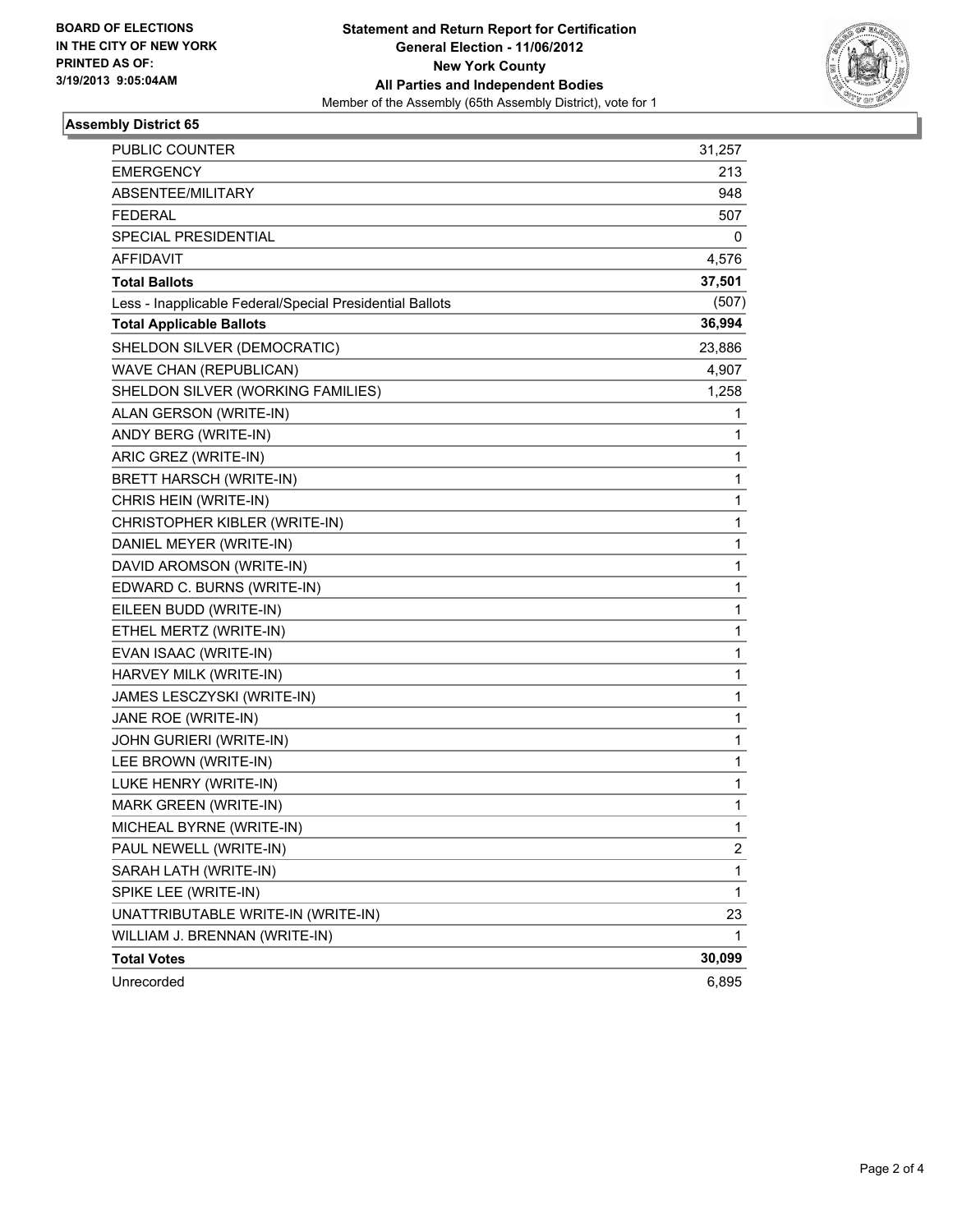

#### **Total for Member of the Assembly (65th Assembly District) - New York County**

| <b>PUBLIC COUNTER</b>                                    | 31,257         |
|----------------------------------------------------------|----------------|
| <b>EMERGENCY</b>                                         | 213            |
| ABSENTEE/MILITARY                                        | 948            |
| FEDERAL                                                  | 507            |
| SPECIAL PRESIDENTIAL                                     | 0              |
| AFFIDAVIT                                                | 4,576          |
| <b>Total Ballots</b>                                     | 37,501         |
| Less - Inapplicable Federal/Special Presidential Ballots | (507)          |
| <b>Total Applicable Ballots</b>                          | 36,994         |
| SHELDON SILVER (DEMOCRATIC)                              | 23,886         |
| WAVE CHAN (REPUBLICAN)                                   | 4,907          |
| SHELDON SILVER (WORKING FAMILIES)                        | 1,258          |
| ALAN GERSON (WRITE-IN)                                   | 1              |
| ANDY BERG (WRITE-IN)                                     | 1              |
| ARIC GREZ (WRITE-IN)                                     | 1              |
| BRETT HARSCH (WRITE-IN)                                  | 1              |
| CHRIS HEIN (WRITE-IN)                                    | 1              |
| CHRISTOPHER KIBLER (WRITE-IN)                            | 1              |
| DANIEL MEYER (WRITE-IN)                                  | 1              |
| DAVID AROMSON (WRITE-IN)                                 | 1              |
| EDWARD C. BURNS (WRITE-IN)                               | 1              |
| EILEEN BUDD (WRITE-IN)                                   | 1              |
| ETHEL MERTZ (WRITE-IN)                                   | 1              |
| EVAN ISAAC (WRITE-IN)                                    | 1              |
| HARVEY MILK (WRITE-IN)                                   | 1              |
| JAMES LESCZYSKI (WRITE-IN)                               | 1              |
| JANE ROE (WRITE-IN)                                      | 1              |
| JOHN GURIERI (WRITE-IN)                                  | 1              |
| LEE BROWN (WRITE-IN)                                     | 1              |
| LUKE HENRY (WRITE-IN)                                    | 1              |
| MARK GREEN (WRITE-IN)                                    | 1              |
| MICHEAL BYRNE (WRITE-IN)                                 | 1              |
| PAUL NEWELL (WRITE-IN)                                   | $\overline{c}$ |
| SARAH LATH (WRITE-IN)                                    | 1              |
| SPIKE LEE (WRITE-IN)                                     | 1              |
| UNATTRIBUTABLE WRITE-IN (WRITE-IN)                       | 23             |
| WILLIAM J. BRENNAN (WRITE-IN)                            | 1              |
| <b>Total Votes</b>                                       | 30,099         |
| Unrecorded                                               | 6,895          |